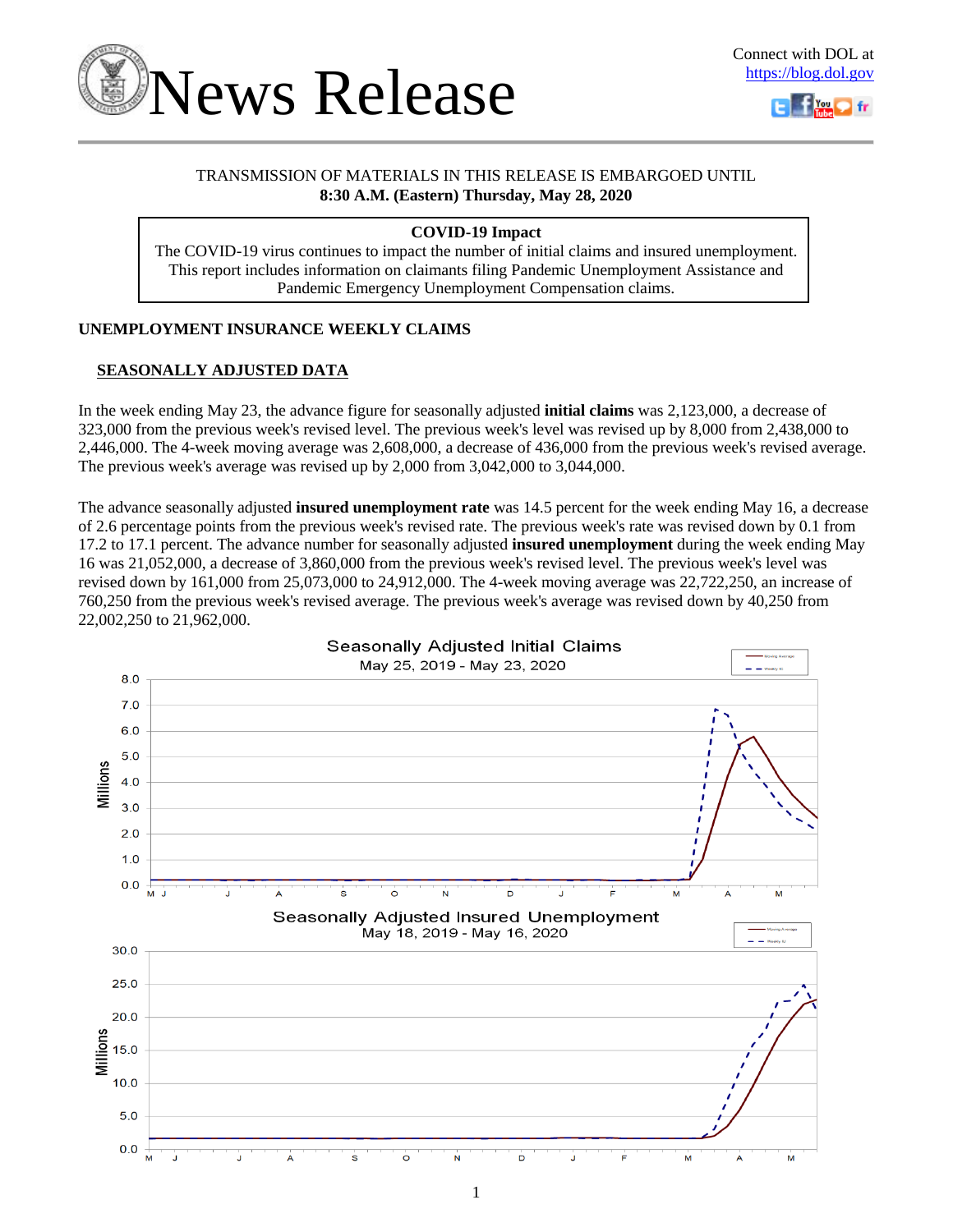## **UNADJUSTED DATA**

The advance number of actual initial claims under state programs, unadjusted, totaled 1,914,958 in the week ending May 23, a decrease of 266,682 (or -12.2 percent) from the previous week. The seasonal factors had expected an increase of 24,458 (or 1.1 percent) from the previous week. There were 198,194 initial claims in the comparable week in 2019. In addition, for the week ending May 23, 32 states reported 1,192,616 initial claims for Pandemic Unemployment Assistance.

The advance unadjusted insured unemployment rate was 13.1 percent during the week ending May 16, a decrease of 2.5 percentage points from the prior week. The advance unadjusted number for persons claiming UI benefits in state programs totaled 19,051,706, a decrease of 3,742,432 (or -16.4 percent) from the preceding week. The seasonal factors had expected a decrease of 249,116 (or -1.1 percent) from the previous week. A year earlier the rate was 1.1 percent and the volume was 1,509,265.



The total number of people claiming benefits in all programs for the week ending May 9 was 30,957,122, an increase of 3,675,484 from the previous week. There were 1,569,212 persons claiming benefits in all programs in the comparable week in 2019.

Extended Benefits were available in Alaska, Connecticut, Massachusetts, Michigan, Minnesota, Montana, Nevada, New Jersey, New York, Pennsylvania, Puerto Rico, Rhode Island, Vermont, Washington, and West Virginia during the week ending May 9.

Initial claims for UI benefits filed by former Federal civilian employees totaled 1,824 in the week ending May 16, an increase of 101 from the prior week. There were 1,213 initial claims filed by newly discharged veterans, an increase of 137 from the preceding week.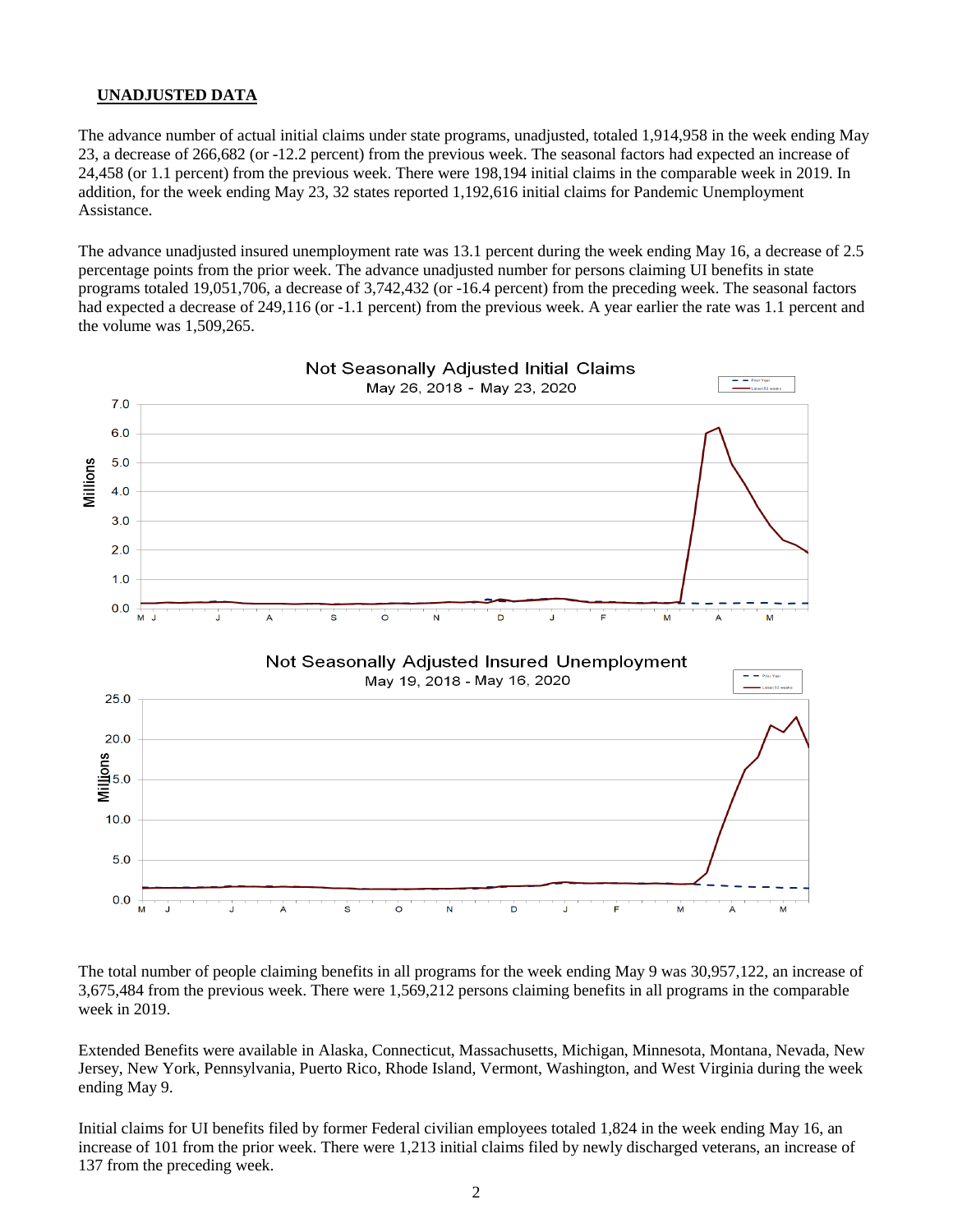There were 16,612 former Federal civilian employees claiming UI benefits for the week ending May 9, an increase of 1,207 from the previous week. Newly discharged veterans claiming benefits totaled 14,289, an increase of 3,359 from the prior week.

For the week ending May 9, 33 states reported 7,793,066 individuals claiming Pandemic Unemployment Assistance benefits and 22 states reported 222,300 individuals claiming Pandemic Emergency Unemployment Compensation benefits.

The highest insured unemployment rates in the week ending May 9 were in Washington (31.2), Nevada (26.7), Florida (25.0), Hawaii (23.4), Michigan (23.1), California (20.6), New York (19.9), Rhode Island (18.8), Vermont (18.2), Connecticut (18.0), and Georgia (18.0).

The largest increases in initial claims for the week ending May 16 were in California (+31,764), Washington (+29,288), New York (+24,543), Florida (+2,322), and Michigan (+1,549), while the largest decreases were in Georgia (-65,041), New Jersey (-27,324), Kentucky (-22,051), Louisiana (-11,580), and Pennsylvania (-11,172).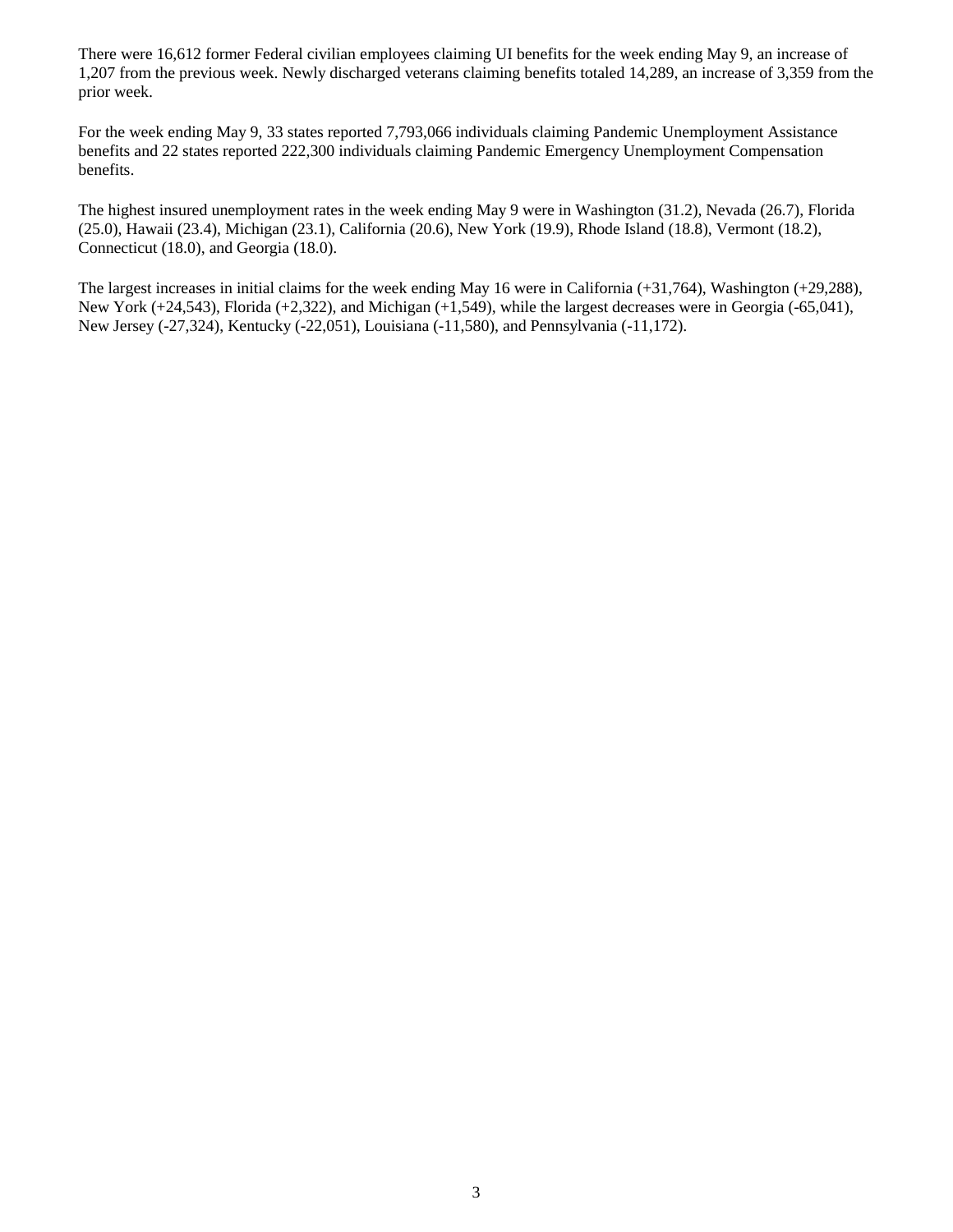# UNEMPLOYMENT INSURANCE DATA FOR REGULAR STATE PROGRAMS

| <b>WEEK ENDING</b>                           | May 23     | May $16$   | <b>Change</b> | May 9      | Prior Year <sup>1</sup> |
|----------------------------------------------|------------|------------|---------------|------------|-------------------------|
| Initial Claims (SA)                          | 2,123,000  | 2,446,000  | $-323,000$    | 2,687,000  | 218,000                 |
| Initial Claims (NSA)                         | 1,914,958  | 2,181,640  | $-266.682$    | 2,356,626  | 198,194                 |
| 4-Wk Moving Average (SA)                     | 2,608,000  | 3,044,000  | $-436,000$    | 3,543,000  | 218,250                 |
| <b>WEEK ENDING</b>                           | May $16$   | May 9      | <b>Change</b> | May 2      | Prior Year <sup>1</sup> |
| Insured Unemployment (SA)                    | 21,052,000 | 24,912,000 | $-3,860,000$  | 22,548,000 | 1,675,000               |
| Insured Unemployment (NSA)                   | 19,051,706 | 22,794,138 | $-3,742,432$  | 20,879,704 | 1,509,265               |
| 4-Wk Moving Average (SA)                     | 22,722,250 | 21,962,000 | $+760,250$    | 19,688,750 | 1,680,000               |
| Insured Unemployment Rate $(SA)^2$           | 14.5%      | 17.1%      | $-2.6$        | 15.5%      | 1.2%                    |
| Insured Unemployment Rate (NSA) <sup>2</sup> | 13.1%      | 15.6%      | $-2.5$        | 14.3%      | 1.1%                    |

#### INITIAL CLAIMS FILED IN FEDERAL PROGRAMS (UNADJUSTED)

| <b>WEEK ENDING</b>               | May 23    | <b>May 16</b> | <b>Change</b> | May 9                   |
|----------------------------------|-----------|---------------|---------------|-------------------------|
| Pandemic Unemployment Assistance | 1.192.616 | 1,246,871     | $-54.255$     | 850,184                 |
| <b>WEEK ENDING</b>               | May $16$  | May 9         | <b>Change</b> | Prior Year <sup>1</sup> |
| Federal Employees (UCFE)         | 1,824     | 1.723         | $+101$        | 547                     |
| Newly Discharged Veterans (UCX)  | 1,213     | 1,076         | $+137$        | 460                     |

# PERSONS CLAIMING UI BENEFITS IN ALL PROGRAMS (UNADJUSTED)

| <b>WEEK ENDING</b>                            | May 9      | May 2      | <b>Change</b> | Prior Year <sup>1</sup> |
|-----------------------------------------------|------------|------------|---------------|-------------------------|
| <b>Regular State</b>                          | 22,725,217 | 20,823,294 | $+1,901,923$  | 1,540,485               |
| <b>Federal Employees</b>                      | 16,612     | 15,405     | $+1,207$      | 7,474                   |
| <b>Newly Discharged Veterans</b>              | 14,289     | 10,930     | $+3.359$      | 5,675                   |
| Pandemic Unemployment Assistance <sup>3</sup> | 7,793,066  | 6,120,328  | $+1,672,738$  | <b>NA</b>               |
| Pandemic Emergency UC <sup>4</sup>            | 222,300    | 162,727    | $+59,573$     | <b>NA</b>               |
| Extended Benefits <sup>5</sup>                | 931        | 426        | $+505$        | $\Omega$                |
| State Additional Benefits <sup>6</sup>        | 5,823      | 5,803      | $+20$         | 6,214                   |
| STC / Workshare <sup>7</sup>                  | 178,884    | 142,725    | $+36,159$     | 9,364                   |
| TOTAL <sup>8</sup>                            | 30,957,122 | 27,281,638 | $+3,675,484$  | 1,569,212               |

#### FOOTNOTES

SA - Seasonally Adjusted Data, NSA - Not Seasonally Adjusted Data

- 1. Prior year is comparable to most recent data.
- 2. Most recent week used covered employment of 145,671,710 as denominator.
- 3. Information on the Pandemic Unemployment Assistance (PUA) program can be found in UIPL 16-20: [PUA Program](https://wdr.doleta.gov/directives/corr_doc.cfm?DOCN=4628)  [information](https://wdr.doleta.gov/directives/corr_doc.cfm?DOCN=4628)
- 4. Information on the Pandemic Emergency Unemployment Compensation (PEUC) program can be found in Unemployment Insurance Program Letter (UIPL) 17-20: [PEUC Program information](https://wdr.doleta.gov/directives/corr_doc.cfm?DOCN=8452)
- 5. Information on the EB program can be found here: **EB Program information**
- 6. Some states maintain additional benefit programs for those claimants who exhaust regular benefits, and when applicable, extended benefits. Information on states that participate, and the extent of benefits paid, can be found starting on page 4-4 of this link: [Extensions and Special Programs PDF](https://oui.doleta.gov/unemploy/pdf/uilawcompar/2019/special.pdf#page=4)
- 7. Information on STC/Worksharing can be found starting on page 4-8 of the following link: [Extensions and Special Programs](https://oui.doleta.gov/unemploy/pdf/uilawcompar/2019/special.pdf#page=8)  [PDF](https://oui.doleta.gov/unemploy/pdf/uilawcompar/2019/special.pdf#page=8)
- 8. Totals include PUA Unemployment for the appropriate corresponding week.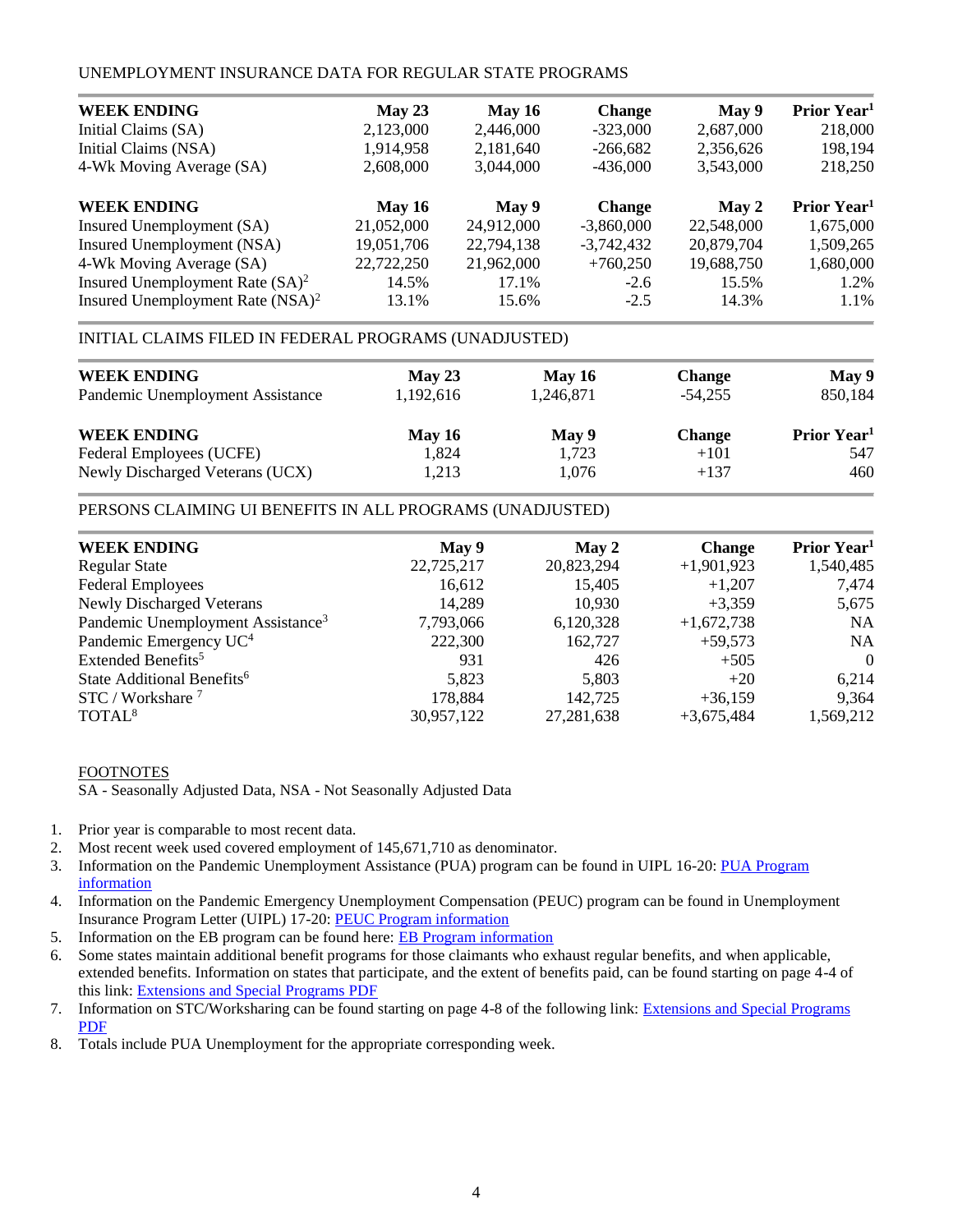# Advance State Claims - Not Seasonally Adjusted

|                      |           | Initial Claims Filed During Week Ended May 23 |                  |            | Insured Unemployment For Week Ended May 16 |              |
|----------------------|-----------|-----------------------------------------------|------------------|------------|--------------------------------------------|--------------|
| <b>STATE</b>         | Advance   | Prior Wk                                      | Change           | Advance    | Prior Wk                                   | Change       |
| Alabama              | 27,289    | 25,150                                        | 2,139            | 185,242    | 203,677                                    | $-18,435$    |
| Alaska               | 8,537     | 7,741                                         | 796              | 47,670     | 50,049                                     | $-2,379$     |
| Arizona              | 26,878    | 31,957                                        | $-5,079$         | 212,223    | 230,566                                    | $-18,343$    |
| Arkansas             | 10,464    | 11,427                                        | $-963$           | 116,116    | 122,408                                    | $-6,292$     |
| California*          | 212,343   | 244,431                                       | $-32,088$        | 2,122,719  | 3,565,153                                  | $-1,442,434$ |
| Colorado             | 15,731    | 18,054                                        | $-2,323$         | 266,470    | 246,507                                    | 19,963       |
|                      |           |                                               |                  |            |                                            |              |
| Connecticut          | 16,584    | 25,960                                        | $-9,376$         | 275,504    | 297,088                                    | $-21,584$    |
| Delaware*            | 4,783     | 5,554                                         | $-771$           | 59,030     | 51,010                                     | 8,020        |
| District of Columbia | 5,123     | 5,196                                         | $-73$            | 69,091     | 68,844                                     | 247          |
| Florida              | 173,731   | 225,404                                       | $-51,673$        | 508,632    | 2,151,108                                  | $-1,642,476$ |
| Georgia              | 164,350   | 177,731                                       | $-13,381$        | 728,728    | 790,178                                    | $-61,450$    |
| Hawaii**             | 8,683     | 10,964                                        | $-2,281$         | 187,023    | 145,543                                    | 41,480       |
| Idaho                | 4,472     | 5,800                                         | $-1,328$         | 55,400     | 60,121                                     | $-4,721$     |
| Illinois             | 58,359    | 72,780                                        | $-14,421$        | 764,194    | 733,542                                    | 30,652       |
| Indiana              | 26,278    | 29,436                                        | $-3,158$         | 260,939    | 270,385                                    | $-9,446$     |
| Iowa                 | 14,586    | 12,056                                        | 2,530            | 180,679    | 184,641                                    | $-3,962$     |
| Kansas*              | 11,614    | 11,238                                        | 376              | 111,583    | 108,565                                    | 3,018        |
| Kentucky             | 53,738    | 47,321                                        | 6,417            | 245,098    | 246,865                                    | $-1,767$     |
| Louisiana            | 23,853    | 28,545                                        | $-4,692$         | 320,536    | 326,504                                    | $-5,968$     |
| Maine**              | 4,116     | 4,726                                         | $-610$           | 99,968     | 92,207                                     | 7,761        |
| Maryland             | 33,240    | 35,111                                        | $-1,871$         | 249,849    | 253,212                                    | $-3,363$     |
| Massachusetts        | 37,740    | 38,684                                        | $-944$           | 589,448    | 589,545                                    | $-97$        |
| Michigan             | 57,714    | 56,715                                        | 999              | 958,927    | 994,188                                    | $-35,261$    |
| Minnesota            | 28,615    | 28,893                                        | $-278$           | 433,254    | 427,690                                    | 5,564        |
| Mississippi          | 24,348    | 24,242                                        | 106              | 198,376    | 189,886                                    | 8,490        |
| Missouri             | 25,917    | 28,244                                        | $-2,327$         | 253,148    | 261,840                                    | $-8,692$     |
| Montana              | 3,617     | 3,660                                         | $-43$            | 48,919     | 53,786                                     | $-4,867$     |
| Nebraska             | 5,875     | 5,839                                         | 36               | 60,296     | 62,962                                     | $-2,666$     |
| Nevada               | 18,102    | 17,837                                        | 265              | 339,899    | 369,041                                    | $-29,142$    |
|                      | 6,973     | 8,794                                         | $-1821$          | 108,935    | 114,450                                    | $-5,515$     |
| New Hampshire        |           |                                               | $-9,075$         |            |                                            |              |
| New Jersey           | 33,290    | 42,365                                        |                  | 586,650    | 601,770                                    | $-15,120$    |
| New Mexico           | 7,347     | 7,356                                         | $-9$             | 108,286    | 103,949                                    | 4,337        |
| New York             | 192,193   | 223,962                                       | $-31,769$        | 1,824,663  | 1,873,935                                  | $-49,272$    |
| North Carolina       | 43,221    | 46,913                                        | $-3,692$         | 558,978    | 605,709                                    | $-46,731$    |
| North Dakota         | 3,277     | 2,619                                         | 658              | 35,613     | 32,399                                     | 3,214        |
| Ohio                 | 42,363    | 46,862                                        | $-4,499$         | 617,480    | 704,784                                    | $-87,304$    |
| Oklahoma             | 32,127    | 33,440                                        | $-1,313$         | 135,504    | 135,229                                    | 275          |
| Oregon               | 27,514    | 23,539                                        | 3,975            | 487,159    | 290,151                                    | 197,008      |
| Pennsylvania*        | 69,408    | 62,516                                        | 6,892            | 913,268    | 1,008,886                                  | $-95,618$    |
| Puerto Rico**        | 10,923    | 10,923                                        | $\boldsymbol{0}$ | 192,050    | 152,823                                    | 39,227       |
| Rhode Island         | 2,920     | 3,883                                         | $-963$           | 88,562     | 89,247                                     | $-685$       |
| South Carolina       | 24,950    | 29,899                                        | $-4,949$         | 240,276    | 256,676                                    | $-16,400$    |
| South Dakota         | 3,410     | 3,891                                         | $-481$           | 22,588     | 25,186                                     | $-2,598$     |
| Tennessee            | 26,041    | 27,990                                        | $-1,949$         | 322,094    | 332,745                                    | $-10,651$    |
| Texas                | 128,105   | 134,065                                       | $-5,960$         | 1,301,355  | 1,300,576                                  | 779          |
| Utah                 | 5,455     | 6,228                                         | $-773$           | 82,005     | 86,298                                     | $-4,293$     |
| Vermont              | 1,480     | 2,199                                         | $-719$           | 50,095     | 55,103                                     | $-5,008$     |
| Virgin Islands       | 42        | 66                                            | $-24$            | 4,542      | 3,572                                      | 970          |
| Virginia*            | 58,591    | 44,699                                        | 13,892           | 378,641    | 403,557                                    | $-24,916$    |
| Washington           | 53,280    | 140,119                                       | $-86,839$        | 630,477    | 1,045,456                                  | -414,979     |
| West Virginia        | 4,762     | 5,026                                         | $-264$           | 102,112    | 98,794                                     | 3,318        |
| Wisconsin            | 28,308    | 31,287                                        | $-2,979$         | 292,699    | 308,397                                    | $-15,698$    |
| Wyoming*             | 2,298     | 2,303                                         | $-5$             | 18,713     | 17,335                                     | 1,378        |
| <b>US</b> Total      | 1,914,958 |                                               | $-266,682$       | 19,051,706 |                                            |              |
|                      |           | 2,181,640                                     |                  |            | 22,794,138                                 | $-3,742,432$ |

Note: Advance claims are not directly comparable to claims reported in prior weeks. Advance claims are reported by the state liable for paying the unemployment compensation, whereas previous weeks reported claims reflect claimants by state of residence. In addition, claims reported as "workshare equivalent" in the previous week are added to the advance claims as a proxy for the current week's "workshare equivalent" activity.

\* Denotes state estimate

\*\* Denotes DOL estimate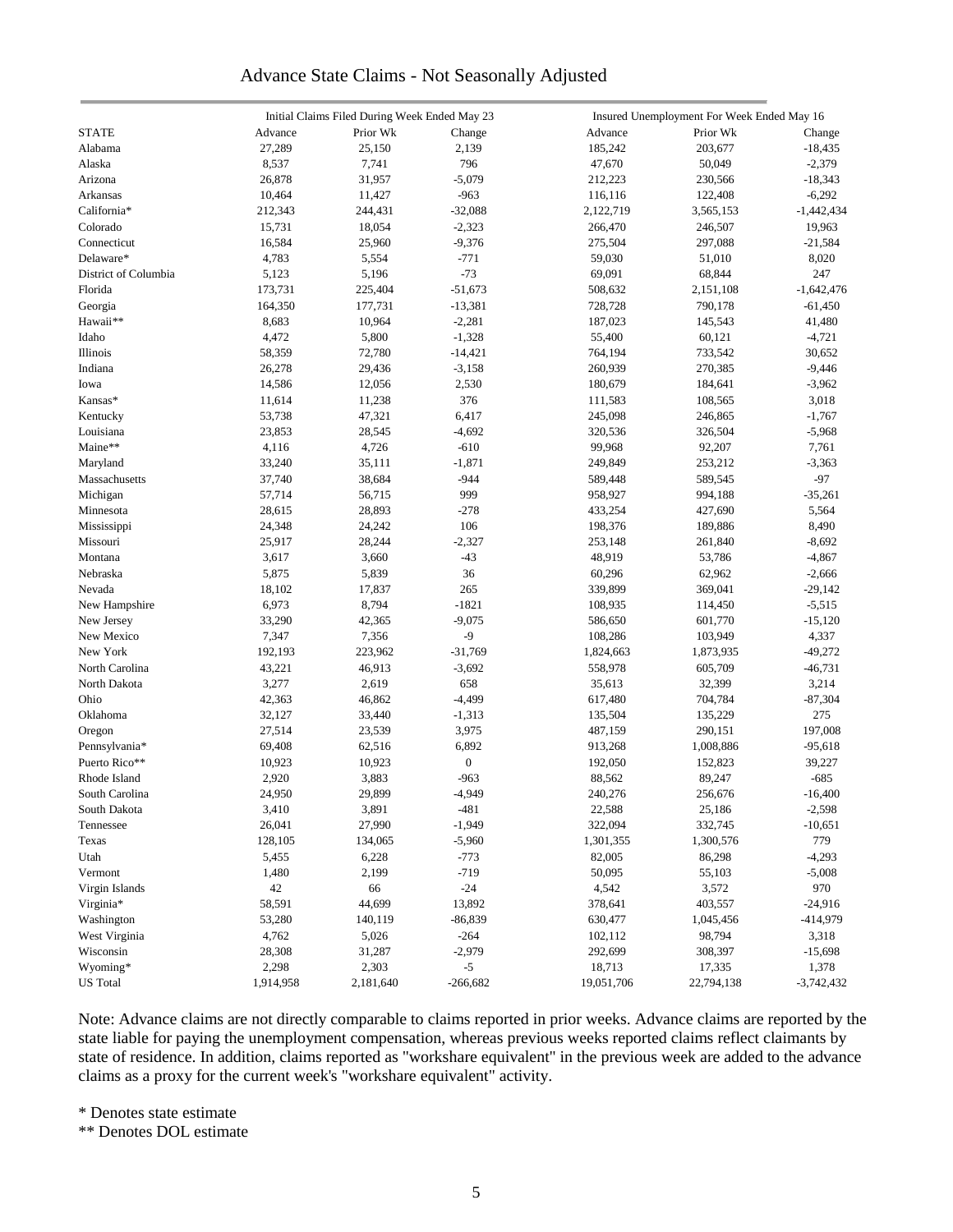# Seasonally Adjusted US Weekly UI Claims (in thousands)

| Change                                   |                |                          |          |                |                  |                      |            |
|------------------------------------------|----------------|--------------------------|----------|----------------|------------------|----------------------|------------|
|                                          | <b>Initial</b> | from<br><b>Prior</b>     | 4-Week   | <b>Insured</b> | from<br>Prior    | 4-Week               |            |
| <b>Week Ending</b>                       | <b>Claims</b>  | Week                     | Average  | Unemployment   | Week             | Average              | <b>IUR</b> |
| May 18, 2019                             | 213            | $-4$                     | 221.25   | 1,675          | $\mbox{-}8$      | 1,680.00             | 1.2        |
| May 25, 2019                             | 218            | 5                        | 218.25   | 1,695          | 20               | 1,682.75             | 1.2        |
| June 1, 2019                             | 220            | $\overline{c}$           | 217.00   | 1,700          | 5                | 1,688.25             | 1.2        |
| June 8, 2019                             | 220            | $\boldsymbol{0}$         | 217.75   | 1,677          | $-23$            | 1,686.75             | 1.2        |
| June 15, 2019                            | 219            | $-1$                     | 219.25   | 1,692          | 15               | 1,691.00             | 1.2        |
| June 22, 2019                            | 224            | 5                        | 220.75   | 1,699          | 7                | 1,692.00             | 1.2        |
| June 29, 2019                            | 222            | $-2$                     | 221.25   | 1,717          | 18               | 1,696.25             | 1.2        |
| July 6, 2019                             | 211            | $-11$                    | 219.00   | 1,694          | $-23$            | 1,700.50             | 1.2        |
| July 13, 2019                            | 217            | 6                        | 218.50   | 1,682          | $-12$            | 1,698.00             | 1.2        |
| July 20, 2019                            | 211            | $-6$                     | 215.25   | 1,699          | $17\,$           | 1,698.00             | 1.2        |
| July 27, 2019                            | 216            | 5                        | 213.75   | 1,692          | $-7$             | 1,691.75             | 1.2        |
| August 3, 2019                           | 214            | $-2$                     | 214.50   | 1,719          | 27               | 1,698.00             | 1.2        |
| August 10, 2019                          | 218            | $\overline{4}$           | 214.75   | 1,687          | $-32$            | 1,699.25             | 1.2        |
| August 17, 2019                          | 215            | $-3$                     | 215.75   | 1,699          | 12               | 1,699.25             | 1.2        |
| August 24, 2019                          | 215            | $\boldsymbol{0}$         | 215.50   | 1,683          | $-16$            | 1,697.00             | 1.2        |
| August 31, 2019                          | 219            | $\overline{4}$           | 216.75   | 1,683          | $\boldsymbol{0}$ | 1,688.00             | 1.2        |
| September 7, 2019                        | 208            | $-11$                    | 214.25   |                | $\mbox{-}8$      |                      | 1.2        |
| September 14, 2019                       | 211            | 3                        | 213.25   | 1,675<br>1,672 | $-3$             | 1,685.00<br>1,678.25 | 1.2        |
|                                          | 215            | $\overline{4}$           | 213.25   |                | $-5$             |                      | 1.2        |
| September 21, 2019<br>September 28, 2019 | 218            |                          | 213.00   | 1,667          | 31               | 1,674.25<br>1,678.00 | 1.2        |
|                                          |                | 3                        |          | 1,698          |                  |                      |            |
| October 5, 2019                          | 212            | $-6$                     | 214.00   | 1,689          | $-9$             | 1,681.50             | 1.2        |
| October 12, 2019                         | 218            | 6                        | 215.75   | 1,691          | $\boldsymbol{2}$ | 1,686.25             | 1.2        |
| October 19, 2019                         | 213            | $-5$                     | 215.25   | 1,700          | 9                | 1,694.50             | 1.2        |
| October 26, 2019                         | 217            | $\overline{\mathcal{A}}$ | 215.00   | 1,695          | $-5$             | 1,693.75             | 1.2        |
| November 2, 2019                         | 212            | $-5$                     | 215.00   | 1,702          | 7                | 1,697.00             | 1.2        |
| November 9, 2019                         | 222            | 10                       | 216.00   | 1,697          | $-5$             | 1,698.50             | 1.2        |
| November 16, 2019                        | 223            | $\mathbf{1}$             | 218.50   | 1,665          | $-32$            | 1,689.75             | 1.2        |
| November 23, 2019                        | 211            | $-12$                    | 217.00   | 1,697          | 32               | 1,690.25             | 1.2        |
| November 30, 2019                        | 206            | $-5$                     | 215.50   | 1,700          | 3                | 1,689.75             | 1.2        |
| December 7, 2019                         | 237            | 31                       | 219.25   | 1,725          | 25               | 1,696.75             | 1.2        |
| December 14, 2019                        | 229            | $\textsf{-}8$            | 220.75   | 1,716          | $-9$             | 1,709.50             | 1.2        |
| December 21, 2019                        | 218            | $-11$                    | 222.50   | 1,728          | 12               | 1,717.25             | 1.2        |
| December 28, 2019                        | 220            | $\overline{c}$           | 226.00   | 1,775          | 47               | 1,736.00             | $1.2$      |
| January 4, 2020                          | 212            | $-8$                     | 219.75   | 1,759          | $-16$            | 1,744.50             | $1.2\,$    |
| January 11, 2020                         | 207            | $-5$                     | 214.25   | 1,735          | $-24$            | 1,749.25             | 1.2        |
| January 18, 2020                         | 220            | 13                       | 214.75   | 1,704          | $-31$            | 1,743.25             | 1.2        |
| January 25, 2020                         | 212            | $\mbox{-}8$              | 212.75   | 1,753          | 49               | 1,737.75             | 1.2        |
| February 1, 2020                         | 201            | $-11$                    | 210.00   | 1,678          | $-75$            | 1,717.50             | 1.2        |
| February 8, 2020                         | 204            | 3                        | 209.25   | 1,729          | 51               | 1,716.00             | 1.2        |
| February 15, 2020                        | 215            | 11                       | 208.00   | 1,693          | $-36$            | 1,713.25             | 1.2        |
| February 22, 2020                        | 220            | 5                        | 210.00   | 1,720          | 27               | 1,705.00             | 1.2        |
| February 29, 2020                        | 217            | $-3$                     | 214.00   | 1,699          | $-21$            | 1,710.25             | 1.2        |
| March 7, 2020                            | 211            | $-6$                     | 215.75   | 1,702          | 3                | 1,703.50             | 1.2        |
| March 14, 2020                           | 282            | $71\,$                   | 232.50   | 1,784          | 82               | 1,726.25             | 1.2        |
| March 21, 2020                           | 3,307          | 3,025                    | 1,004.25 | 3,059          | 1,275            | 2,061.00             | 2.1        |
| March 28, 2020                           | 6,867          | 3,560                    | 2,666.75 | 7,446          | 4,387            | 3,497.75             | 5.1        |
| April 4, 2020                            | 6,615          | $-252$                   | 4,267.75 | 11,914         | 4,468            | 6,050.75             | 8.2        |
| April 11, 2020                           | 5,237          | $-1,378$                 | 5,506.50 | 15,819         | 3,905            | 9,559.50             | 10.9       |
| April 18, 2020                           | 4,442          | $-795$                   | 5,790.25 | 18,011         | 2,192            | 13,297.50            | 12.4       |
| April 25, 2020                           | 3,867          | $-575$                   | 5,040.25 | 22,377         | 4,366            | 17,030.25            | 15.4       |
| May 2, 2020                              | 3,176          | $-691$                   | 4,180.50 | 22,548         | 171              | 19,688.75            | 15.5       |
| May 9, 2020                              | 2,687          | $-489$                   | 3,543.00 | 24,912         | 2,364            | 21,962.00            | 17.1       |
| May 16, 2020                             | 2,446          | $-241$                   | 3,044.00 | 21,052         | $-3,860$         | 22,722.25            | 14.5       |
| May 23, 2020                             | 2,123          | $-323$                   | 2,608.00 |                |                  |                      |            |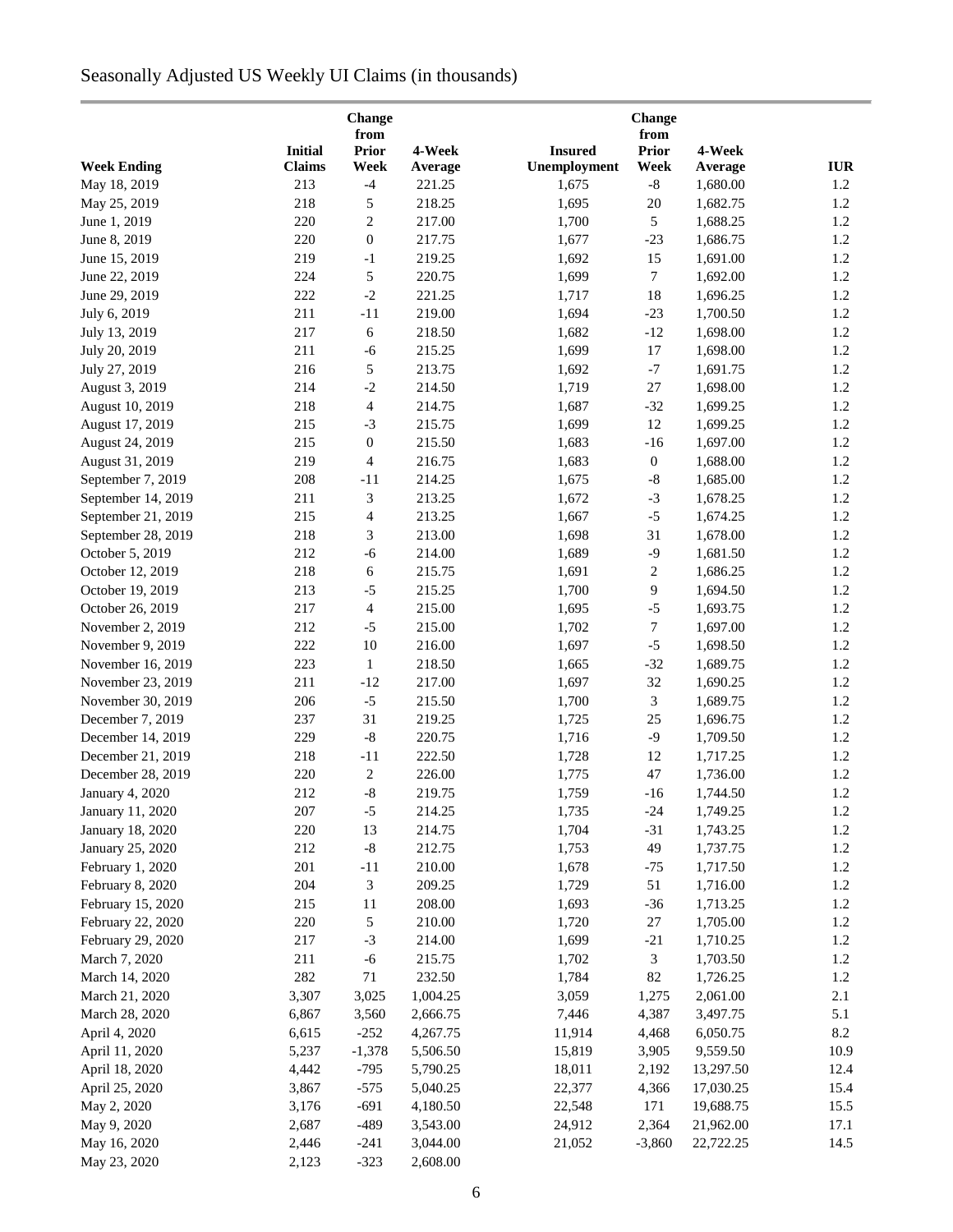|                      |                  | PUA Initial Claims Filed During Week Ended May 23 |                  |                  | PUA Continued Claims For Week Ended May 9 |                  |  |
|----------------------|------------------|---------------------------------------------------|------------------|------------------|-------------------------------------------|------------------|--|
| <b>STATE</b>         | Advance          | Prior Wk                                          | Change           | May 9            | May 2                                     | Change           |  |
| Alabama              | $\boldsymbol{0}$ | $\boldsymbol{0}$                                  | $\mathbf{0}$     | $\overline{0}$   | $\mathbf{0}$                              | 0                |  |
| Alaska               | $\mathbf{0}$     | $\boldsymbol{0}$                                  | $\mathbf{0}$     | $\boldsymbol{0}$ | $\boldsymbol{0}$                          | $\mathbf{0}$     |  |
| Arizona              | $\boldsymbol{0}$ | $\boldsymbol{0}$                                  | $\boldsymbol{0}$ | $\boldsymbol{0}$ | $\boldsymbol{0}$                          | $\mathbf{0}$     |  |
| Arkansas             | $\boldsymbol{0}$ | $\boldsymbol{0}$                                  | $\overline{0}$   | $\mathbf{0}$     | $\boldsymbol{0}$                          | $\Omega$         |  |
| California*          | 94,732           | 112,791                                           | $-18,059$        | 1,148,937        | 1,754,859                                 | $-605,922$       |  |
| Colorado             | 6,635            | 7,633                                             | $-998$           | 96,779           | 92,584                                    | 4,195            |  |
| Connecticut          | 4,491            | 7,450                                             | $-2,959$         | 65,560           | 80,570                                    | $-15,010$        |  |
| Delaware             | $\boldsymbol{0}$ | $\boldsymbol{0}$                                  | $\boldsymbol{0}$ | $\boldsymbol{0}$ | $\boldsymbol{0}$                          | $\mathbf{0}$     |  |
| District of Columbia | $\overline{0}$   | $\boldsymbol{0}$                                  | $\overline{0}$   | $\mathbf{0}$     | $\boldsymbol{0}$                          | $\mathbf{0}$     |  |
| Florida              | $\boldsymbol{0}$ | $\boldsymbol{0}$                                  | $\boldsymbol{0}$ | $\boldsymbol{0}$ | $\boldsymbol{0}$                          | 0                |  |
| Georgia              | $\mathbf{0}$     | $\boldsymbol{0}$                                  | $\boldsymbol{0}$ | $\boldsymbol{0}$ | $\boldsymbol{0}$                          | $\overline{0}$   |  |
| Hawaii               | $\mathbf{0}$     | $\boldsymbol{0}$                                  | $\overline{0}$   | $\overline{0}$   | $\boldsymbol{0}$                          | $\theta$         |  |
| Idaho                | 925              | 5,193                                             | $-4,268$         | 4,561            | 2,370                                     | 2,191            |  |
| Illinois             | 15,450           | 74,515                                            | $-59,065$        | 159,646          | $\boldsymbol{0}$                          | 159,646          |  |
| Indiana              | 26,484           | $\boldsymbol{0}$                                  | 26,484           | 67,577           | 60,354                                    | 7,223            |  |
| Iowa                 | 2,946            | 4,552                                             | $-1,606$         | 16,186           | 15,219                                    | 967              |  |
| Kansas               | $\boldsymbol{0}$ | $\boldsymbol{0}$                                  | $\boldsymbol{0}$ | $\boldsymbol{0}$ | $\boldsymbol{0}$                          | $\boldsymbol{0}$ |  |
| Kentucky             | $\boldsymbol{0}$ | $\mathbf{0}$                                      | $\boldsymbol{0}$ | $\overline{0}$   | $\boldsymbol{0}$                          | $\mathbf{0}$     |  |
| Louisiana            | 25,188           | 3,396                                             | 21,792           | 118,817          | 142,979                                   | $-24,162$        |  |
| Maine                | $\boldsymbol{0}$ | 7,043                                             | $-7,043$         | 35,713           | 41,030                                    | $-5,317$         |  |
| Maryland             | 14,297           | 15,448                                            | $-1,151$         | 170,722          | 129,069                                   | 41,653           |  |
| Massachusetts        | 147,594          | 115,952                                           | 31,642           | 1,184,792        | 657,621                                   | 527,171          |  |
| Michigan             | 196,235          | 165,230                                           | 31,005           | 1,642,002        | 1,221,309                                 | 420,693          |  |
| Minnesota            | 883              | 3,036                                             | $-2,153$         | 78,807           | 60,871                                    | 17,936           |  |
| Mississippi          | $\boldsymbol{0}$ | $\boldsymbol{0}$                                  | $\boldsymbol{0}$ | $\boldsymbol{0}$ | $\boldsymbol{0}$                          | $\overline{0}$   |  |
| Missouri             | 6,717            | 7,787                                             | $-1,070$         | 89,665           | 109,019                                   | $-19,354$        |  |
| Montana              |                  |                                                   |                  |                  |                                           |                  |  |
|                      | 4,812            | 2,466                                             | 2,346<br>$-189$  | 31,028           | 24,161                                    | 6,867            |  |
| Nebraska             | 1,511            | 1,700                                             |                  | 20,206           | 16,470                                    | 3,736            |  |
| Nevada               | 37,567           | 27,399                                            | 10,168           | $\boldsymbol{0}$ | $\boldsymbol{0}$                          | $\boldsymbol{0}$ |  |
| New Hampshire        | $\boldsymbol{0}$ | $\boldsymbol{0}$                                  | $\boldsymbol{0}$ | $\mathbf{0}$     | $\boldsymbol{0}$                          | $\overline{0}$   |  |
| New Jersey           | 89,255           | 103,220                                           | $-13,965$        | 302,590          | 262,403                                   | 40,187           |  |
| New Mexico           | 3,139            | 3,253                                             | $-114$           | 49,504           | 46,117                                    | 3,387            |  |
| New York             | 250,130          | 177,684                                           | 72,446           | 226,631          | 90,280                                    | 136,351          |  |
| North Carolina       | 43,056           | 42,002                                            | 1,054            | 59,343           | 68,684                                    | $-9,341$         |  |
| North Dakota         | 1,141            | 638                                               | 503              | 8,142            | 14,302                                    | $-6,160$         |  |
| Ohio                 | 44,158           | 134,468                                           | $-90,310$        | 592,141          | $\boldsymbol{0}$                          | 592,141          |  |
| Oklahoma             | $\boldsymbol{0}$ | 3,016                                             | $-3,016$         | $\boldsymbol{0}$ | $\boldsymbol{0}$                          | $\boldsymbol{0}$ |  |
| Oregon               | $\mathbf{0}$     | $\boldsymbol{0}$                                  | $\boldsymbol{0}$ | $\boldsymbol{0}$ | $\boldsymbol{0}$                          | $\overline{0}$   |  |
| Pennsylvania         | 80,053           | 60,750                                            | 19,303           | 721,664          | 671,703                                   | 49,961           |  |
| Puerto Rico          | $\boldsymbol{0}$ | 1,022                                             | $-1,022$         | 3,948            | $\boldsymbol{0}$                          | 3,948            |  |
| Rhode Island         | 3,995            | 3,768                                             | 227              | 35,932           | 41,348                                    | $-5,416$         |  |
| South Carolina       | 17,562           | 19,706                                            | $-2,144$         | 98,189           | 0                                         | 98,189           |  |
| South Dakota         | 875              | 901                                               | $-26$            | 2,892            | 1,416                                     | 1,476            |  |
| Tennessee            | 4,043            | 3,390                                             | 653              | 79,363           | 100,005                                   | $-20,642$        |  |
| Texas                | 40,635           | 43,997                                            | $-3,362$         | 166,633          | 127,634                                   | 38,999           |  |
| Utah                 | 1,511            | 2,600                                             | $-1,089$         | 10,169           | $\boldsymbol{0}$                          | 10,169           |  |
| Vermont              | $\boldsymbol{0}$ | $\boldsymbol{0}$                                  | $\boldsymbol{0}$ | $\boldsymbol{0}$ | $\boldsymbol{0}$                          | $\boldsymbol{0}$ |  |
| Virgin Islands       | $\boldsymbol{0}$ | $\boldsymbol{0}$                                  | $\boldsymbol{0}$ | $\boldsymbol{0}$ | $\boldsymbol{0}$                          | $\boldsymbol{0}$ |  |
| Virginia             | $\boldsymbol{0}$ | 13,906                                            | $-13,906$        | 193,227          | $\boldsymbol{0}$                          | 193,227          |  |
| Washington           | 21,288           | 61,471                                            | $-40,183$        | 310,163          | 284,555                                   | 25,608           |  |
| West Virginia        | $\boldsymbol{0}$ | $\boldsymbol{0}$                                  | $\boldsymbol{0}$ | 0                | 0                                         | $\mathbf{0}$     |  |
| Wisconsin            | 4,458            | 8,591                                             | $-4,133$         | 0                | $\boldsymbol{0}$                          | $\overline{0}$   |  |
| Wyoming*             | 850              | 897                                               | $-897$           | 1,537            | 3,396                                     | $-1,859$         |  |
| <b>US</b> Total      | 1,192,616        | 1,246,871                                         | $-54,255$        | 7,793,066        | 6,120,328                                 | 1,672,738        |  |

# Pandemic Unemployment Assistance Claims - Not Seasonally Adjusted

Note: Information on the Pandemic Unemployment Assistance (PUA) program can be found in UIPL 16-20: PUA [Program information](https://wdr.doleta.gov/directives/corr_doc.cfm?DOCN=4628)

\* Denotes state estimate

- DOL does not estimate PUA claims data when data is not supplied by the state. Zeroes indicate unavailable data.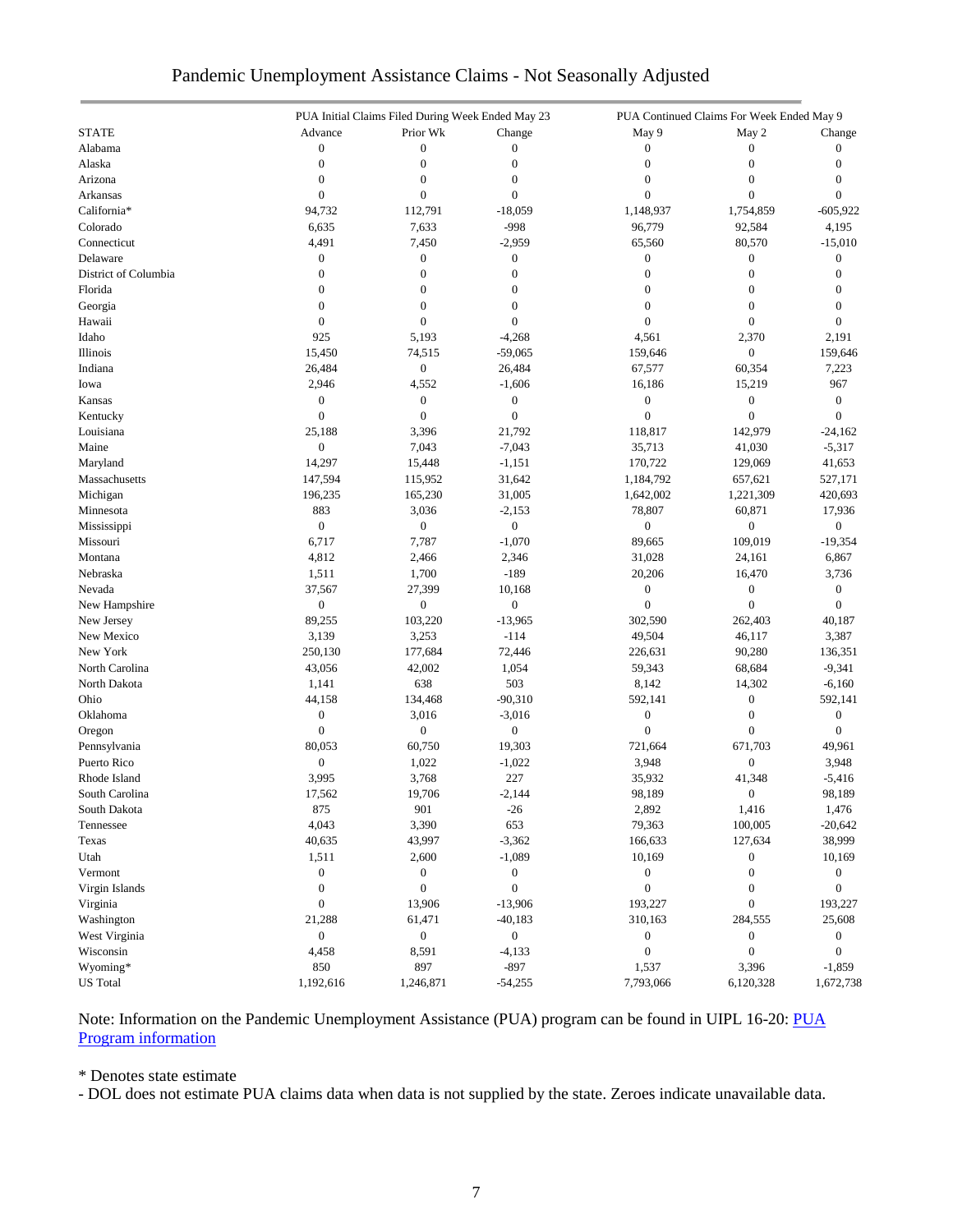# Pandemic Emergency Unemployment Compensation Claims - Not Seasonally Adjusted

|                      |                  |                  | PEUC Claims Filed For Weeks Ended: |                  |                  |
|----------------------|------------------|------------------|------------------------------------|------------------|------------------|
| <b>STATE</b>         | May 9            | May 2            | Change                             | April 25         | April 18         |
| Alabama              | $\boldsymbol{0}$ | $\boldsymbol{0}$ | $\boldsymbol{0}$                   | $\boldsymbol{0}$ | $\mathbf{0}$     |
| Alaska               | $\boldsymbol{0}$ | $\mathbf{0}$     | $\boldsymbol{0}$                   | $\boldsymbol{0}$ | $\mathbf{0}$     |
| Arizona              | $\boldsymbol{0}$ | $\mathbf{0}$     | $\boldsymbol{0}$                   | $\boldsymbol{0}$ | $\boldsymbol{0}$ |
| Arkansas             | 6,633            | $\mathbf{0}$     | 6,633                              | $\boldsymbol{0}$ | $\boldsymbol{0}$ |
| California           | 183              | $\boldsymbol{0}$ | 183                                | $\boldsymbol{0}$ | $\mathbf{0}$     |
| Colorado             | $\boldsymbol{0}$ | $\mathbf{0}$     | $\boldsymbol{0}$                   | $\boldsymbol{0}$ | $\mathbf{0}$     |
| Connecticut          | $\boldsymbol{0}$ | $\mathbf{0}$     | $\boldsymbol{0}$                   | $\boldsymbol{0}$ | $\mathbf{0}$     |
| Delaware             | 1,442            | $\mathbf{0}$     | 1,442                              | $\boldsymbol{0}$ | $\boldsymbol{0}$ |
| District of Columbia | 1,314            | $\mathbf{0}$     | 1,314                              | $\boldsymbol{0}$ | $\boldsymbol{0}$ |
| Florida              | $\boldsymbol{0}$ | $\overline{0}$   | $\boldsymbol{0}$                   | $\boldsymbol{0}$ | $\mathbf{0}$     |
| Georgia              | $\boldsymbol{0}$ | $\mathbf{0}$     | $\boldsymbol{0}$                   | $\boldsymbol{0}$ | $\boldsymbol{0}$ |
| Hawaii               | $\boldsymbol{0}$ | $\boldsymbol{0}$ | $\boldsymbol{0}$                   | $\boldsymbol{0}$ | $\boldsymbol{0}$ |
| Idaho                | 1,239            | 782              | 457                                | 193              | $\theta$         |
| Illinois             | 29,423           | $\boldsymbol{0}$ | 29,423                             | $\boldsymbol{0}$ | $\mathbf{0}$     |
| Indiana              | 14,094           | 4,528            | 9,566                              | $\boldsymbol{0}$ | $\boldsymbol{0}$ |
| Iowa                 | $\boldsymbol{0}$ | $\boldsymbol{0}$ | $\boldsymbol{0}$                   | $\boldsymbol{0}$ | $\overline{0}$   |
| Kansas               | $\boldsymbol{0}$ | $\boldsymbol{0}$ | $\boldsymbol{0}$                   | $\boldsymbol{0}$ | $\boldsymbol{0}$ |
| Kentucky             | $\boldsymbol{0}$ | $\boldsymbol{0}$ | $\boldsymbol{0}$                   | $\boldsymbol{0}$ | $\mathbf{0}$     |
| Louisiana            | $\boldsymbol{0}$ | 17               | $-17$                              | 11               | 7                |
| Maine                | 21               | 12               | 9                                  | 15               | 10               |
| Maryland             | $\boldsymbol{0}$ | 3,473            | $-3,473$                           | 2,361            | $\boldsymbol{0}$ |
| Massachusetts        | $\boldsymbol{0}$ | $\boldsymbol{0}$ | $\boldsymbol{0}$                   | $\boldsymbol{0}$ | $\boldsymbol{0}$ |
| Michigan             | 12,794           | 26,986           | $-14,192$                          | 8,457            | $\boldsymbol{0}$ |
| Minnesota            | 12,935           | 11,934           | 1,001                              | 10,619           | 8,363            |
| Mississippi          | $\boldsymbol{0}$ | $\boldsymbol{0}$ | $\boldsymbol{0}$                   | $\boldsymbol{0}$ | $\boldsymbol{0}$ |
| Missouri             | 9,347            | 10,884           | $-1,537$                           | 213              | $\mathbf{0}$     |
| Montana              | $\boldsymbol{0}$ | $\boldsymbol{0}$ | $\boldsymbol{0}$                   | $\boldsymbol{0}$ | $\boldsymbol{0}$ |
| Nebraska             | $\boldsymbol{0}$ | $\mathbf{0}$     | $\boldsymbol{0}$                   | $\boldsymbol{0}$ | $\boldsymbol{0}$ |
| Nevada               | 518              | $\mathbf{0}$     | 518                                | $\boldsymbol{0}$ | $\mathbf{0}$     |
| New Hampshire        | $\boldsymbol{0}$ | $\mathbf{0}$     | $\boldsymbol{0}$                   | $\boldsymbol{0}$ | $\boldsymbol{0}$ |
| New Jersey           | $\boldsymbol{0}$ | $\boldsymbol{0}$ | $\boldsymbol{0}$                   | $\boldsymbol{0}$ | $\boldsymbol{0}$ |
| New Mexico           | 2,083            | 1,185            | 898                                | 1,030            | $\mathbf{0}$     |
| New York             | 50,117           | 48,190           | 1,927                              | 43,414           | 33,362           |
| North Carolina       | $\boldsymbol{0}$ | $\boldsymbol{0}$ | $\boldsymbol{0}$                   | $\boldsymbol{0}$ | $\boldsymbol{0}$ |
| North Dakota         | 3,061            | $\mathbf{0}$     | 3,061                              | $\boldsymbol{0}$ | $\boldsymbol{0}$ |
| Ohio                 | 8,356            | 5,102            | 3,254                              | $\boldsymbol{0}$ | $\boldsymbol{0}$ |
| Oklahoma             | 317              | $\boldsymbol{0}$ | 317                                | $\boldsymbol{0}$ | $\overline{0}$   |
| Oregon               | $\boldsymbol{0}$ | $\mathbf{0}$     | $\boldsymbol{0}$                   | $\boldsymbol{0}$ | $\boldsymbol{0}$ |
| Pennsylvania         | 1,500            | 1,365            | 135                                | 1,251            | 1,076            |
| Puerto Rico          | $\boldsymbol{0}$ | $\boldsymbol{0}$ | $\boldsymbol{0}$                   | $\boldsymbol{0}$ | $\boldsymbol{0}$ |
| Rhode Island         | 1,592            | 503              | 1,089                              | $\boldsymbol{0}$ | $\boldsymbol{0}$ |
| South Carolina       | $\overline{0}$   | $\overline{0}$   | $\boldsymbol{0}$                   | $\mathbf{0}$     | $\theta$         |
| South Dakota         | 15               | $\boldsymbol{0}$ | 15                                 | $\boldsymbol{0}$ | $\boldsymbol{0}$ |
| Tennessee            | $\boldsymbol{0}$ | 41               | $-41$                              | 60               | $\boldsymbol{0}$ |
| Texas                | $\boldsymbol{0}$ | $\mathbf{0}$     | $\boldsymbol{0}$                   | $\boldsymbol{0}$ | $\Omega$         |
| Utah                 | $\boldsymbol{0}$ | $\boldsymbol{0}$ | $\boldsymbol{0}$                   | $\boldsymbol{0}$ | $\boldsymbol{0}$ |
| Vermont              | $\boldsymbol{0}$ | $\boldsymbol{0}$ | $\boldsymbol{0}$                   | $\boldsymbol{0}$ | $\boldsymbol{0}$ |
| Virgin Islands       | $\mathbf{0}$     | $\mathbf{0}$     | $\boldsymbol{0}$                   | $\boldsymbol{0}$ | $\overline{0}$   |
| Virginia             | $\boldsymbol{0}$ | $\boldsymbol{0}$ | $\boldsymbol{0}$                   | $\boldsymbol{0}$ | $\boldsymbol{0}$ |
| Washington           | 59,766           | 47,725           | 12,041                             | 11,899           | 9,471            |
| West Virginia        | 5,550            | $\boldsymbol{0}$ | 5,550                              | 15               | 16               |
| Wisconsin            | $\boldsymbol{0}$ | $\mathbf{0}$     | $\boldsymbol{0}$                   | $\boldsymbol{0}$ | $\boldsymbol{0}$ |
| Wyoming              | $\boldsymbol{0}$ | $\boldsymbol{0}$ | $\boldsymbol{0}$                   | $\boldsymbol{0}$ | $\boldsymbol{0}$ |
| <b>US</b> Total      | 222,300          | 162,727          | 59,573                             | 79,538           | 52,305           |

Note: Information on the Pandemic Emergency Unemployment Compensation (PEUC) program can be found in Unemployment Insurance Program Letter (UIPL) 17-20: [PEUC Program information](https://wdr.doleta.gov/directives/corr_doc.cfm?DOCN=8452)

- DOL does not estimate PEUC claims data when data is not supplied by the state. Zeroes indicate unavailable data.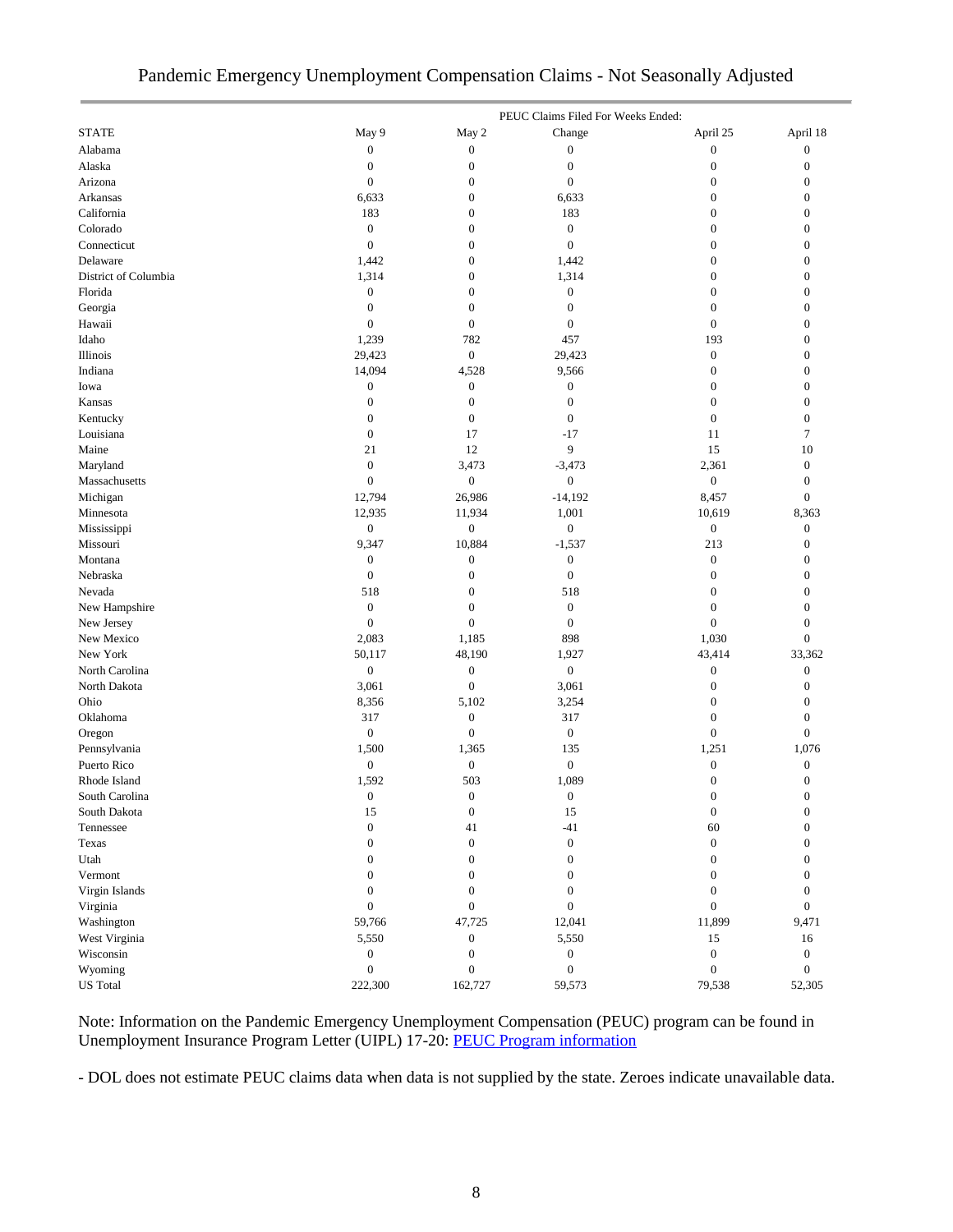#### INITIAL CLAIMS FILED DURING WEEK ENDED MAY 16

#### INSURED UNEMPLOYMENT FOR WEEK ENDED MAY 9

|                      |              |             | <b>CHANGE FROM</b> |                                    |                  |                |                  |                | <b>CHANGE FROM</b>                                 |                   |                  | <b>ALL</b>                          |
|----------------------|--------------|-------------|--------------------|------------------------------------|------------------|----------------|------------------|----------------|----------------------------------------------------|-------------------|------------------|-------------------------------------|
|                      |              |             |                    |                                    |                  |                |                  |                |                                                    |                   |                  | <b>PROGRAMS</b>                     |
|                      |              | <b>LAST</b> | <b>YEAR</b>        |                                    |                  |                |                  | <b>LAST</b>    | <b>YEAR</b>                                        |                   |                  | <b>EXCLUDING</b><br><b>RAILROAD</b> |
| <b>STATE NAME</b>    | <b>STATE</b> | <b>WEEK</b> | <b>AGO</b>         | UCFE <sup>1</sup> UCX <sup>1</sup> |                  | <b>STATE</b>   | (%) <sup>2</sup> | <b>WEEK</b>    | <b>AGO</b>                                         | UCFE <sup>1</sup> |                  | UCX <sup>1</sup> RETIREMENT         |
| Alabama              | 25,150       | $-1,516$    | 22,669             | 18                                 | 24               | 203,677        | 10.6             | $-13,179$      | 189,176                                            | 138               | 68               | 203,883                             |
| Alaska               | 7,741        | $-66$       | 6,922              | 10                                 | $\sqrt{5}$       | 50,049         | 16.2             | $-922$         | 43,188                                             | 161               | 28               | 50,238                              |
| Arizona              | 31,957       | 387         | 27,677             | 13                                 | $\mathfrak{2}$   | 230,566        | 8.0              | 1,760          | 205,069                                            | 196               | 147              | 230,909                             |
| Arkansas             | 11,427       | $-1,725$    | 9,730              | 3                                  | $\boldsymbol{0}$ | 122,408        | 10.2             | $-114$         | 112,785                                            | 147               | 71               | 122,626                             |
| California           | 244,431      | 31,764      | 207,003            | 329                                | 193              | 3,565,153      | 20.6             | 714,949        | 3,220,418                                          | 2,812             | 2,223            | 3,570,188                           |
| Colorado             | 18,054       | $-4,678$    | 16,437             | 15                                 | 37               | 246,507        | 9.2              | $-15,444$      | 227,974                                            | 233               | 270              | 247,010                             |
| Connecticut          | 25,960       | $-4,086$    | 23,378             | 73                                 | $\sqrt{5}$       | 297,088        | 18.0             | $-22,441$      | 268,503                                            | 149               | 2,120            | 299,357                             |
| Delaware             | 5,554        | 357         | 5,127              | 6                                  | 11               | 51,010         | 11.4             | 805            | 47,137                                             | 15                | 19               | 51,044                              |
| District of Columbia | 5,196        | $-586$      | 4,696              | 60                                 | $\mathbf{1}$     | 68,844         | 11.9             | 3,546          | 62,528                                             | 772               | 18               | 69,634                              |
| Florida              | 225,404      | 2,322       | 219,050            | 41                                 | 17               | 2,151,108      |                  | 25.0 1,115,901 | 2,117,151                                          | 698               | 933              | 2,152,739                           |
| Georgia              | 177,731      | $-65,041$   | 173,445            | 51                                 | 59               | 790,178        | 18.0             | $-22,735$      | 766,148                                            | 479               | 358              | 791,015                             |
| Hawaii               | 10,964       | $-1,365$    | 9,722              | 8                                  | 14               | 145,543        | 23.4             | 34,633         | 138,853                                            | 242               | 141              | 145,926                             |
| Idaho                | 5,800        | 5           | 5,076              | $\overline{4}$                     | 3                | 60,121         | 8.2              | $-5,357$       | 55,381                                             | 65                | 38               | 60,224                              |
| Illinois             | 72,780       | 109         | 65,398             | 8                                  | 13               | 733,542        | 12.4             | $-22,370$      | 642,299                                            | 428               | 218              | 734,188                             |
| Indiana              | 29,436       | $-232$      | 27,427             | 26                                 | 22               | 270,385        | 8.9              | $-15,075$      | 257,107                                            | 74                | 110              | 270,569                             |
| Iowa                 | 12,056       | $-3,764$    | 10,097             | 21                                 | 10               | 184,641        | 12.1             | $-5,002$       | 170,541                                            | 139               | 58               | 184,838                             |
| Kansas               | 11,238       | $-996$      | 9,836              | $\mathfrak{2}$                     | $\boldsymbol{0}$ | 108,565        | 8.0              | $-9,412$       | 100,482                                            | 83                | 63               | 108,711                             |
| Kentucky             | 47,321       | $-22,051$   | 45,049             | $\mathbf{1}$                       | $\boldsymbol{0}$ | 246,865        | 13.0             | $-6,385$       | 231,187                                            | 172               | 182              | 247,219                             |
| Louisiana            | 28,545       | $-11,580$   | 26,249             | 51                                 | 24               | 326,504        | 17.3             | 1,368          | 313,115                                            | 95                | 47               | 326,646                             |
| Maine                | 4,726        | $-853$      | 4,198              | 2                                  | $\boldsymbol{0}$ | 92,207         | 15.3             | 4,927          | 87,275                                             | 51                | 19               | 92,277                              |
| Maryland             | 35,111       | $-10,374$   | 32,399             | 60                                 | 25               | 253,212        | 9.9              | $-1,261$       | 231,320                                            | 218               | 196              | 253,626                             |
| Massachusetts        | 38,684       | $-6,231$    | 33,939             | 70                                 | 33               | 589,545        | 16.5             | 13,976         | 539,221                                            | 277               | 193              | 590,015                             |
| Michigan             | 56,715       | 1,549       | 50,849             | 50                                 | 15               | 994,188        | 23.1             | 20,910         | 951,586                                            | 245               | 156              | 994,589                             |
| Minnesota            | 28,893       | $-8,776$    | 26,180             | 19                                 | 10               | 427,690        | 14.9             | $-1,497$       | 398,339                                            | 189               | 143              | 428,022                             |
| Mississippi          | 24,242       | 624         | 22,338             | 11                                 | $\sqrt{5}$       | 189,886        | 17.1             | $-18,384$      | 182,815                                            | 200               | 45               | 190,131                             |
| Missouri             | 28,244       | $-2,901$    | 24,940             | $\mathfrak{2}$                     | $\overline{2}$   | 261,840        | 9.4              | $-4,390$       | 245,022                                            | 135               | 67               | 262,042                             |
| Montana              | 3,660        | $-102$      | 3,036              | 9                                  | 6                | 53,786         | 11.8             | $-5,119$       | 48,734                                             | 224               | 37               | 54,047                              |
| Nebraska             | 5,839        | $-523$      | 5,181              | 7                                  | $\overline{4}$   | 62,962         | 6.5              | $-5,127$       | 59,758                                             | 19                | 17               | 62,998                              |
| Nevada               | 17,837       | $-3,798$    | 15,856             | 3                                  | $\mathbf{2}$     | 369,041        | 26.7             | 44,597         | 351,521                                            | 181               | 122              | 369,344                             |
| New Hampshire        | 8,794        | $-1,222$    | 8,376              | 9                                  | 5                | 114,450        | 17.6             | $-2,318$       | 111,272                                            | 52                | 10               | 114,512                             |
| New Jersey           | 42,365       | $-27,324$   | 35,311             | 14                                 | $\overline{4}$   | 601,770        |                  | 14.9 -113,663  | 525,193                                            | 453               | 372              | 602,595                             |
| New Mexico           | 7,356        | $-668$      | 6,572              | 3                                  | $\mathbf{1}$     | 103,949        | 12.9             | 2,817          | 95,657                                             | 122               | 70               | 104,141                             |
| New York             | 223,962      | 24,543      | 212,088            | 69                                 | 67               | 1,873,935      | 19.9             | 27,781         | 1,760,893                                          | 675               | 603              | 1,875,213                           |
| North Carolina       | 46,913       | $-10,441$   | 43,527             | 64                                 | 81               | 605,709        | 13.8             | $-14,100$      | 586,992                                            | 429               | 702              | 606,840                             |
| North Dakota         | 2,619        | $-134$      | 2,319              | 5                                  | $\mathfrak{2}$   | 32,399         | 7.8              | $-3,522$       | 30,260                                             | 30                | 19               | 32,448                              |
| Ohio                 | 46,862       | $-5,393$    | 36,921             | 18                                 | 46               | 704,784        | 13.2             | $-41,102$      | 661,872                                            | 200               | 437              | 705,421                             |
| Oklahoma             | 33,440       | $-5,639$    | 31,710             | 30                                 | 19               | 135,229        | 8.6              | $-42,893$      | 121,721                                            | 65                | 80               | 135,374                             |
| Oregon               | 23,539       | $-10,397$   | 20,281             | 61                                 | 17               | 290,151        | 15.2             | -19,392        | 265,425                                            | 648               | 148              | 290,947                             |
| Pennsylvania         | 62,516       | $-11,172$   | 50,587             | 262                                | 65               | 1,008,886      | 17.4             | $-40,578$      | 917,954                                            | 2,282             | 575              | 1,011,743                           |
| Puerto Rico          | 10,923       | $-4,144$    | 9,810              | 6                                  | 6                | 152,823        | 17.9             | $-11,211$      | 139,677                                            | 238               | 74               | 153,135                             |
| Rhode Island         | 3,883        | $-2,362$    | 3,170              | 14                                 | $\boldsymbol{2}$ | 89,247         | 18.8             | $-4,836$       | 82,453                                             | 80                | 53               | 89,380                              |
| South Carolina       | 29,899       | $-3,292$    | 27,898             | 31                                 | 32               | 256,676        | 12.3             | $-12,025$      | 243,640                                            | 56                | 113              | 256,845                             |
| South Dakota         | 3,891        | $-1,378$    | 3,727              | $\boldsymbol{0}$                   | $\boldsymbol{0}$ | 25,186         | 6.0              | 1,798          | 24,072                                             | 99                | 14               | 25,299                              |
| Tennessee            | 27,990       | $-387$      | 25,444             | 38                                 | 23               | 332,745        | 10.1             | $-10,467$      | 317,498                                            | 145               | 122              | 333,012                             |
| Texas                | 134,065      | $-7,488$    | 120,258            | 157                                | 255              | 1,300,576      | 10.6             | 118,967        | 1,190,071                                          | 985               | 1,391            | 1,302,952                           |
| Utah                 | 6,228        | $-848$      | 5,330              | $\tau$                             | $\overline{4}$   | 86,298         | 5.9              | $-5,293$       | 79,392                                             | 97                | 46               | 86,441                              |
| Vermont              | 2,199        | $-714$      | 1,671              | $\mathbf{1}$                       | $\boldsymbol{0}$ | 55,103         | 18.2             | $-1,937$       | 51,924                                             | 12                | $\overline{c}$   | 55,117                              |
| Virgin Islands       | 66           | $-4$        | 35                 | 1                                  | $\boldsymbol{0}$ | 3,572          | 10.1             | 760            | 3,204                                              | 10                | $\boldsymbol{0}$ | 3,582                               |
| Virginia             | 44,699       | $-7,440$    | 42,055             | 14                                 | 17               | 403,557        | 10.8             | 10,884         | 385,380                                            | 442               | 432              | 404,431                             |
| Washington           | 140,119      | 29,288      | 134,606            | 15                                 | 12               | 1,045,456 31.2 |                  | 305,661        | 1,000,363                                          | 426               | 764              | 1,046,646                           |
| West Virginia        | 5,026        | $-1,019$    | 4,236              | $\overline{c}$                     | 3                | 98,794         | 14.8             | $-8,611$       | 90,128                                             | 68                | 56               | 98,918                              |
| Wisconsin            | 31,287       | $-7,423$    | 27,777             | 25                                 | 10               | 308,397        | 10.8             | $-4,851$       | 285,448                                            | 131               | 78               | 308,606                             |
| Wyoming              | 2,303        | $-994$      | 2,096              | 5                                  | $\boldsymbol{0}$ | 17,335         | 6.4              | $-593$         | 15,544                                             | 30                | 21               | 17,386                              |
| Totals               | 2,181,640    |             | -170,179 1,989,709 | 1,824                              | 1,213            |                |                  |                | 22,794,138 15.6 1,914,434 21,250,666 16,612 14,289 |                   |                  | 22,825,039                          |

Figures appearing in columns showing over-the-week changes reflect all revisions in data for prior week submitted by state agencies.

- 1. The Unemployment Compensation program for Federal Employees (UCFE) and the Unemployment Compensation for Ex-servicemembers (UCX) exclude claims filed jointly under other programs to avoid duplication.
- 2. Rate is not seasonally adjusted. The source of U.S. total covered employment is BLS.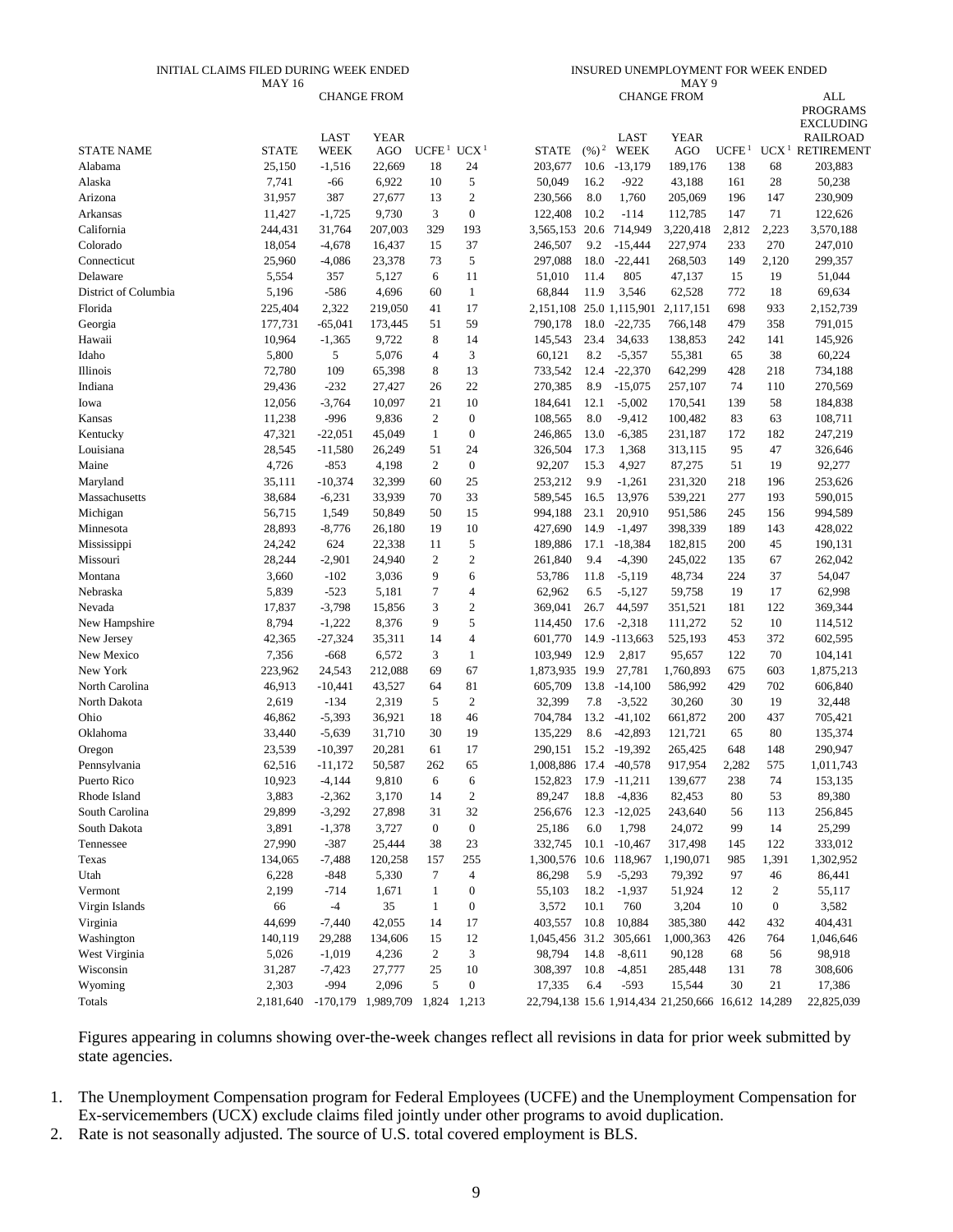# **UNADJUSTED INITIAL CLAIMS FOR WEEK ENDED MAY 16, 2020**

# STATES WITH AN INCREASE OF MORE THAN 1,000

| <b>State</b> | <b>Change</b> | <b>State Supplied Comment</b>                                                                                                                      |
|--------------|---------------|----------------------------------------------------------------------------------------------------------------------------------------------------|
| CA           | $+31,764$     | Layoffs in the service industry.                                                                                                                   |
| <b>WA</b>    | $+29,288$     | Layoffs in the insurance, educational services, and public administration industries.                                                              |
| <b>NY</b>    | $+24,543$     | Layoffs in the transportation and warehousing, educational services, and information<br>industries.                                                |
| FL           | $+2.322$      | Layoffs in the agriculture, forestry, fishing, and hunting, construction, manufacturing,<br>wholesale trade, retail trade, and service industries. |
| MI           | $+1.549$      | No comment.                                                                                                                                        |

# STATES WITH A DECREASE OF MORE THAN 1,000

| <b>State</b> | Change    | <b>State Supplied Comment</b>                                                                   |
|--------------|-----------|-------------------------------------------------------------------------------------------------|
| GA           | $-65,041$ | Fewer layoffs in the accommodation and food services, health care and social assistance, retail |
|              |           | trade, manufacturing, educational services, and administrative, support, waste management, and  |
|              |           | remediation services industries.                                                                |
| <b>NJ</b>    | $-27,324$ | Fewer layoffs in the health care and social assistance, transportation and warehousing,         |
|              |           | construction, accommodation and food services, and manufacturing industries.                    |
| KY           | $-22,051$ | No comment.                                                                                     |
| LA           | $-11,580$ | No comment.                                                                                     |
| PA           | $-11,172$ | Fewer layoffs in the educational services, administrative, support, waste management, and       |
|              |           | remediation services, health care and social assistance, and construction industries.           |
| <b>NC</b>    | $-10,441$ | Fewer layoffs in the accommodation and food services, administrative, support, waste            |
|              |           | management, and remediation services, and transportation and warehousing industries.            |
| <b>OR</b>    | $-10,397$ | No comment.                                                                                     |
| <b>MD</b>    | $-10,374$ | No comment.                                                                                     |
| <b>MN</b>    | $-8,776$  | No comment.                                                                                     |
| TX           | $-7,488$  | No comment.                                                                                     |
| <b>VA</b>    | $-7,440$  | No comment.                                                                                     |
| WI           | $-7,423$  | Fewer layoffs in the manufacturing and health care and social assistance industries.            |
| MA           | $-6,231$  | No comment.                                                                                     |
| OK           | $-5,639$  | No comment.                                                                                     |
| <b>OH</b>    | $-5,393$  | No comment.                                                                                     |
| CO           | $-4,678$  | No comment.                                                                                     |
| <b>PR</b>    | $-4,144$  | No comment.                                                                                     |
| <b>CT</b>    | $-4,086$  | No comment.                                                                                     |
| <b>NV</b>    | $-3,798$  | No comment.                                                                                     |
| IA           | $-3,764$  | No comment.                                                                                     |
| <b>SC</b>    | $-3,292$  | No comment.                                                                                     |
| <b>MO</b>    | $-2,901$  | No comment.                                                                                     |
| RI           | $-2,362$  | No comment.                                                                                     |
| AR           | $-1,725$  | No comment.                                                                                     |
| AL           | $-1,516$  | Fewer layoffs in the accommodation and food services, health care and social assistance, and    |
|              |           | manufacturing industries.                                                                       |
| <b>SD</b>    | $-1,378$  | No comment.                                                                                     |
| HI           | $-1,365$  | No comment.                                                                                     |
| NH           | $-1,222$  | No comment.                                                                                     |
| WV           | $-1,019$  | No comment.                                                                                     |
|              |           |                                                                                                 |